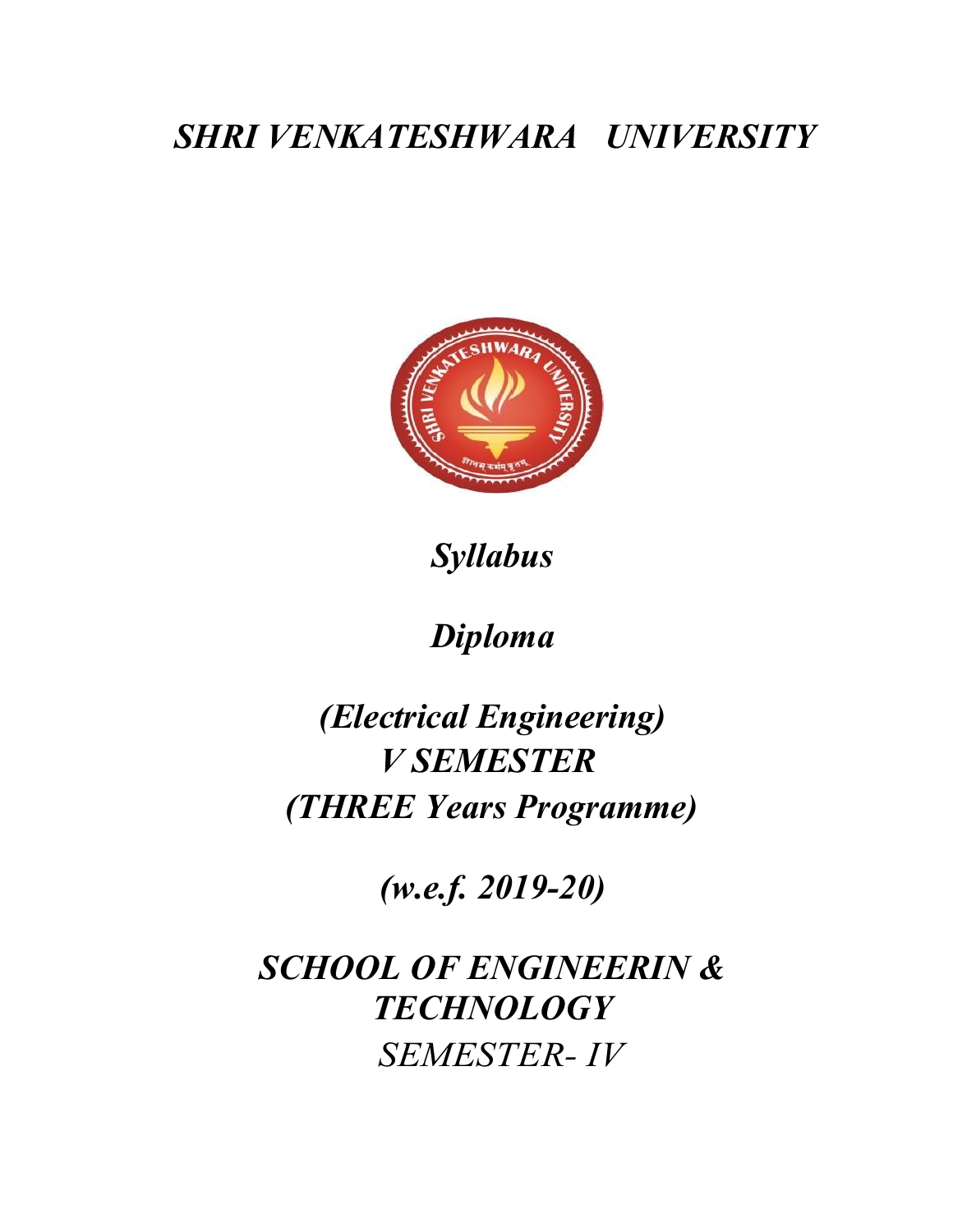|                                             |                    |                                                                       |                                  |                                  |                                               |    | <b>Electrical Engineering</b> |                                   |                                      |              |                                      |                |                         |
|---------------------------------------------|--------------------|-----------------------------------------------------------------------|----------------------------------|----------------------------------|-----------------------------------------------|----|-------------------------------|-----------------------------------|--------------------------------------|--------------|--------------------------------------|----------------|-------------------------|
| SI<br>$\bullet$                             | <b>Subje</b><br>ct | <b>Subject</b>                                                        | <b>Periods</b>                   |                                  | <b>SEMESTER V</b><br><b>Evaluation Scheme</b> |    |                               | <b>End</b><br><b>Semest</b><br>er |                                      | <b>Total</b> | <b>Credit</b>                        |                |                         |
| $\boldsymbol{N}$<br>0.                      | <b>Codes</b>       |                                                                       | L                                | $\boldsymbol{T}$                 | $\boldsymbol{P}$                              | CT | <b>TA</b>                     | <b>Tot</b><br>a <sub>l</sub>      | $\boldsymbol{P}$<br>$\boldsymbol{S}$ | <b>TE</b>    | $\boldsymbol{P}$<br>$\boldsymbol{E}$ |                |                         |
| $\boldsymbol{l}$                            | <b>PEE-501</b>     | <b>Microcontroller</b><br><b>Applications</b>                         | $\boldsymbol{\beta}$             | $\boldsymbol{\theta}$            | $\boldsymbol{\theta}$                         | 20 | 10                            | 30                                |                                      | 70           |                                      | 100            | $\mathfrak{z}$          |
| $\overline{2}$                              | <b>PEE-502</b>     | <b>Energy</b><br><b>Conservation</b><br>and Audit                     | $\mathfrak{z}$                   | $\boldsymbol{\theta}$            | $\boldsymbol{\theta}$                         | 20 | 10                            | 30                                |                                      | 70           |                                      | <b>100</b>     | $\mathfrak{z}$          |
| $\mathfrak{z}$                              | <b>PEE-503</b>     | <b>INDUSTRIAL</b><br><b>AUTOMATION</b><br><b>AND CONTROL</b>          | $\overline{2}$                   | $\boldsymbol{l}$                 | $\boldsymbol{\theta}$                         | 20 | 10                            | 30                                |                                      | 70           |                                      | 100            | $\overline{3}$          |
| $\overline{4}$                              | <b>PEE-504</b>     | <b>ELECTRICAL</b><br><b>TESTING AND</b><br><b>COMMISIONING</b>        | $\mathfrak{z}$                   | $\boldsymbol{\theta}$            | $\boldsymbol{\theta}$                         | 20 | 10                            | 30                                |                                      | 70           |                                      | 10<br>$\theta$ | $\mathfrak{z}$          |
| 5                                           | <b>POE-051</b>     | <b>Operations</b><br><b>Research</b>                                  | $\mathfrak{z}$                   | $\boldsymbol{\theta}$            | $\boldsymbol{\theta}$                         | 20 | 10                            | 30                                |                                      | 70           |                                      | 100            | $\overline{\mathbf{3}}$ |
| 6                                           | <b>PEE-511</b>     | <b>Microcontroller</b><br><b>Applications Lab</b>                     | $\overline{\boldsymbol{\theta}}$ | $\boldsymbol{\theta}$            | $\overline{2}$                                |    |                               |                                   | $\overline{10}$                      |              | 15                                   | 25             | $\boldsymbol{l}$        |
| 7                                           | <b>PEE-512</b>     | <b>Energy</b><br><b>Conservation and</b><br><b>Audit Lab</b>          | $\boldsymbol{\theta}$            | $\boldsymbol{\theta}$            | $\overline{2}$                                |    |                               |                                   | <i>10</i>                            |              | 15                                   | 25             | $\overline{l}$          |
| $\boldsymbol{\delta}$                       | <b>PEE-513</b>     | <b>INDUSTRIAL</b><br><b>AUTOMATION</b><br><b>AND CONTROL</b><br>Lab   | $\boldsymbol{\theta}$            | $\boldsymbol{\theta}$            | $\overline{2}$                                |    |                               |                                   | 10                                   |              | 15                                   | 25             | $\boldsymbol{l}$        |
| 9                                           | <b>PEE-514</b>     | <b>ELECTRICAL</b><br><b>TESTING AND</b><br><b>COMMISIONING</b><br>Lab | $\boldsymbol{\theta}$            | $\boldsymbol{\theta}$            | 2                                             |    |                               |                                   | 10                                   |              | 15                                   | 25             | $\boldsymbol{l}$        |
| <b>10</b>                                   | <b>PEE-515</b>     | <b>Summer Internship -</b><br>$\boldsymbol{\mathit{II}}$              | $\boldsymbol{\theta}$            | $\overline{\boldsymbol{\theta}}$ | $\boldsymbol{\theta}$                         |    |                               |                                   | 50                                   |              |                                      | 50             | $\overline{\mathbf{3}}$ |
| $\overline{11}$                             | <b>PEE-516</b>     | <b>Project Phase-I</b>                                                | $\boldsymbol{\theta}$            | $\boldsymbol{\theta}$            | $\overline{4}$                                |    |                               |                                   | 50                                   |              | 50                                   | <b>100</b>     | $\overline{2}$          |
| Summer Internship-II (6 weeks) after IV Sem |                    |                                                                       |                                  |                                  |                                               |    | 750                           | 24                                |                                      |              |                                      |                |                         |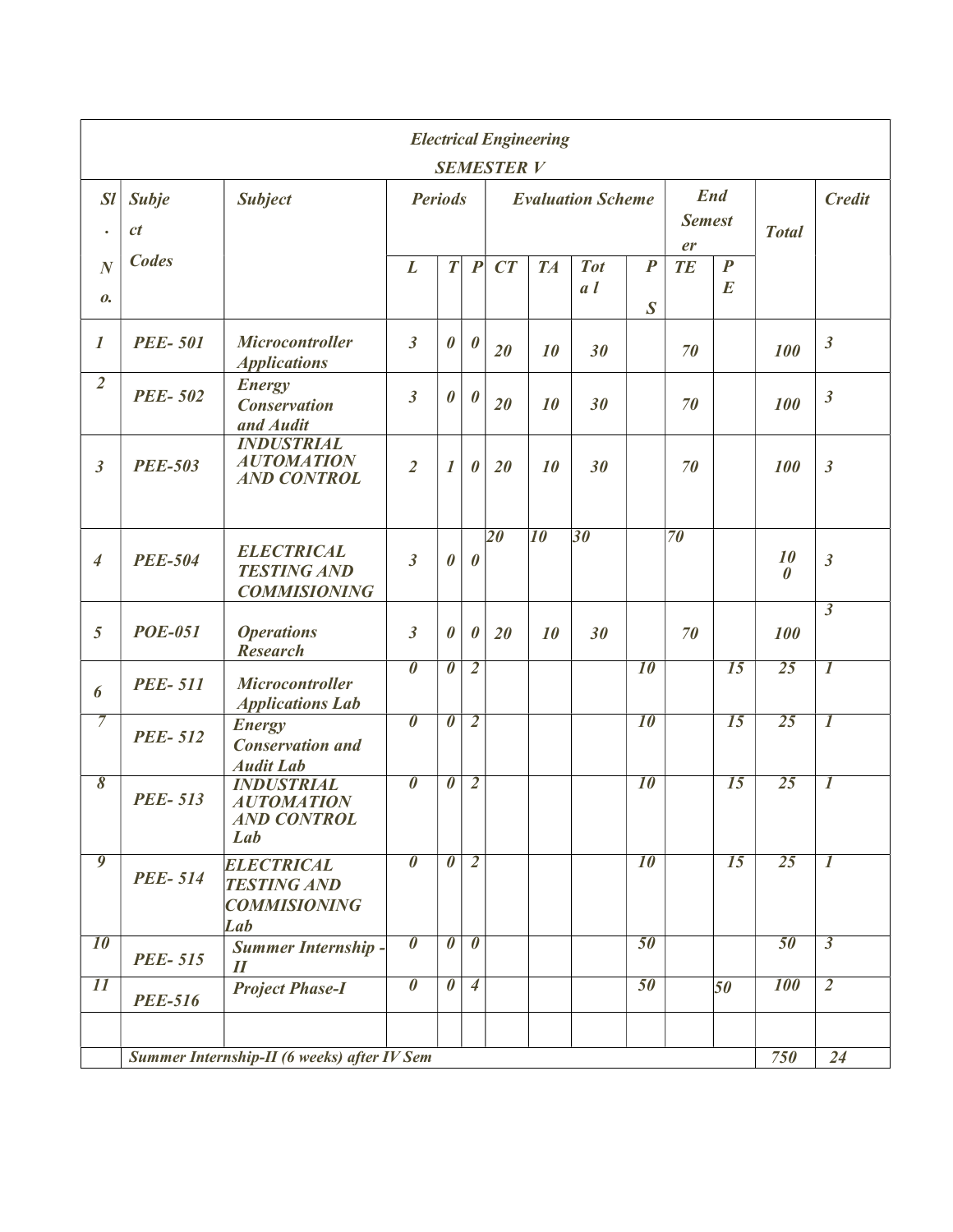| <b>Course Code</b>                     | <i>PPE-501</i>                      |  |  |  |  |
|----------------------------------------|-------------------------------------|--|--|--|--|
| <b>Course Title</b>                    | <b>MICROCONTROLLER APPLICATIONS</b> |  |  |  |  |
| <b>Number of Credits</b>               | (L: 3, T: 0,<br>P: 0                |  |  |  |  |
| <b>Prerequisites (Course)</b><br>code) | NH.                                 |  |  |  |  |
| <b>Course Category</b>                 |                                     |  |  |  |  |

The aim of this course is to help the student to attain the following industry identified competency through various teaching learning experiences:

Maintain different types of microcontroller based systems.

## Course contents:

## Unit – I Introduction to Microcontrollers

Evolution of Microcontrollers block diagram of Microcomputer, elements of Microcomputer, types of buses Von Neuman and Harward Architecture Compare Microprocessor and Microcontrollers Need of

Microcontroller

Family of Microcontrollers and their specifications

Versions of Microcontroller 8951, 89C1051, 89C2051, 89C4051 with their specifications and comparison

## Unit – II Architecture of Microcontroller8051 Block

diagram of 8051, function of each block Pin diagram,

function of each pin

Concept of Internal memory and External memory (RAM and ROM)

Internal RAM structure Reset and clock circuit

Various registers and SFRs of 8051

## Unit– III 8051 Instruction Set and Programs Overview

of 8051 instruction set Various addressing modes

Classification of instructions

Data transfer instructions Arithmetic instructions Logical

instructions Branching instructions

Bit manipulation instructions

Stack, subroutine and interrupt related instructions

Programs based on above instructions.

Unit– IV Assembly Language Programming Software development steps Software development tools like Editor, Assembler, Linker, Loader and Hex converters.

Role of various files created at various levels in running a Assembly program using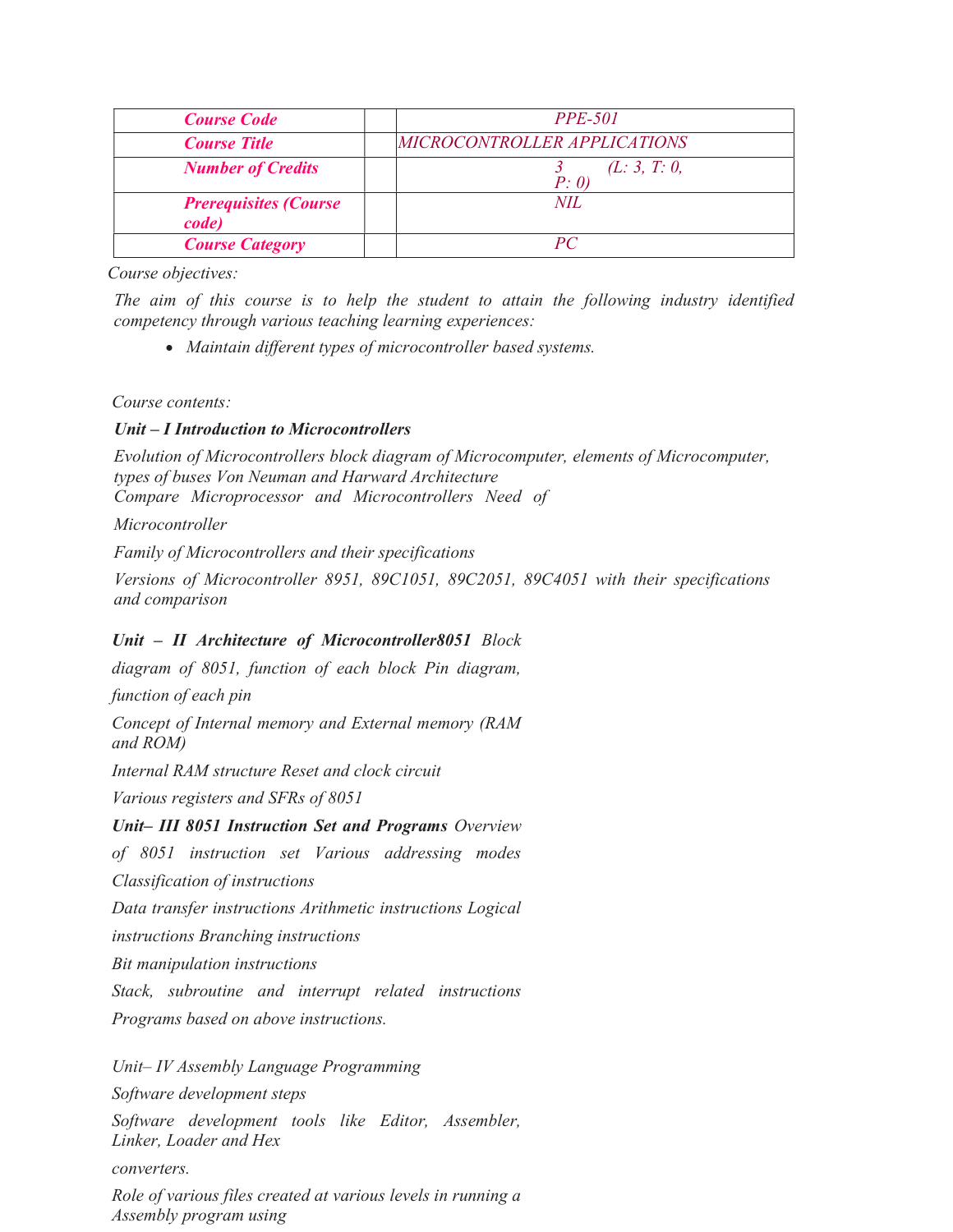simulators like RIDE or KEIL. Various directives of Assembly language programming Programs using directives.

Unit– V 8051 Internal Peripherals and Related Programs I/O ports- List, diagram, read write operation, instructions and related SFRs Timers/counters – list, related SFRs, programming modes, operations with diagram.

Serial communication- Basics of serial communication, baud rate, related SFRs, program- ming modes, operations with diagram.

> Interrupts- related SFRs, types, operations with diagram. Power saving operation- modes, related SFR.

References:

- 1. Kenneth, Ayala, 8051 Microcontroller Architecture Programming and Application, PHI Learning, New Delhi,ISBN: 978-1401861582
- 2. Mazidi, Mohmad Ali; Mazidi, Janice Gelispe; MckinlayRoline D., The 8051 Microcontroller and Embedded system, Pearson Education, Delhi, ISBN 978-8177589030
- 3. Pal, Ajit, Microcontroller Principle and Application, PHI Learning, New Delhi, ISBN13: 978-81- 203-4392-4
- 4. Deshmukh, Ajay, Microcontroller Theory and Application, McGraw Hill., New Delhi, ISBN- 9780070585959
- 5. Kamal, Raj, Microcontroller Architecture Programming, Interfacing and System Design, Pearson Education India, Delhi, ISBN: 9788131759905
- 6. Mathur; Panda, Microprocessors and Microcontrollers, PHI Learning, New Delhi, ISBN:978-81- 203-5231-5
- 7. Krishna Kant, Microprocessors and Microcontrollers: Architecture programming and System Design, PHI Learning, New Delhi, ISBN:978-81-203-4853-0

### Course outcomes:

The theory, practical experiences and relevant soft skills associated with this course are to be taught and implemented, so that the student demonstrates the following industry oriented COs associated with the above mentioned competency:

- a) Interpret the salient features of various types of microcontrollers.
- b) Interpret the salient features of architype of types microcontrollers IC 8051
- c) Maintain the program features of the Microcontroller based application
- d) Develop assembly language program
- e) Develop programs to interface 8051 microcontrollers with LED/SWITCH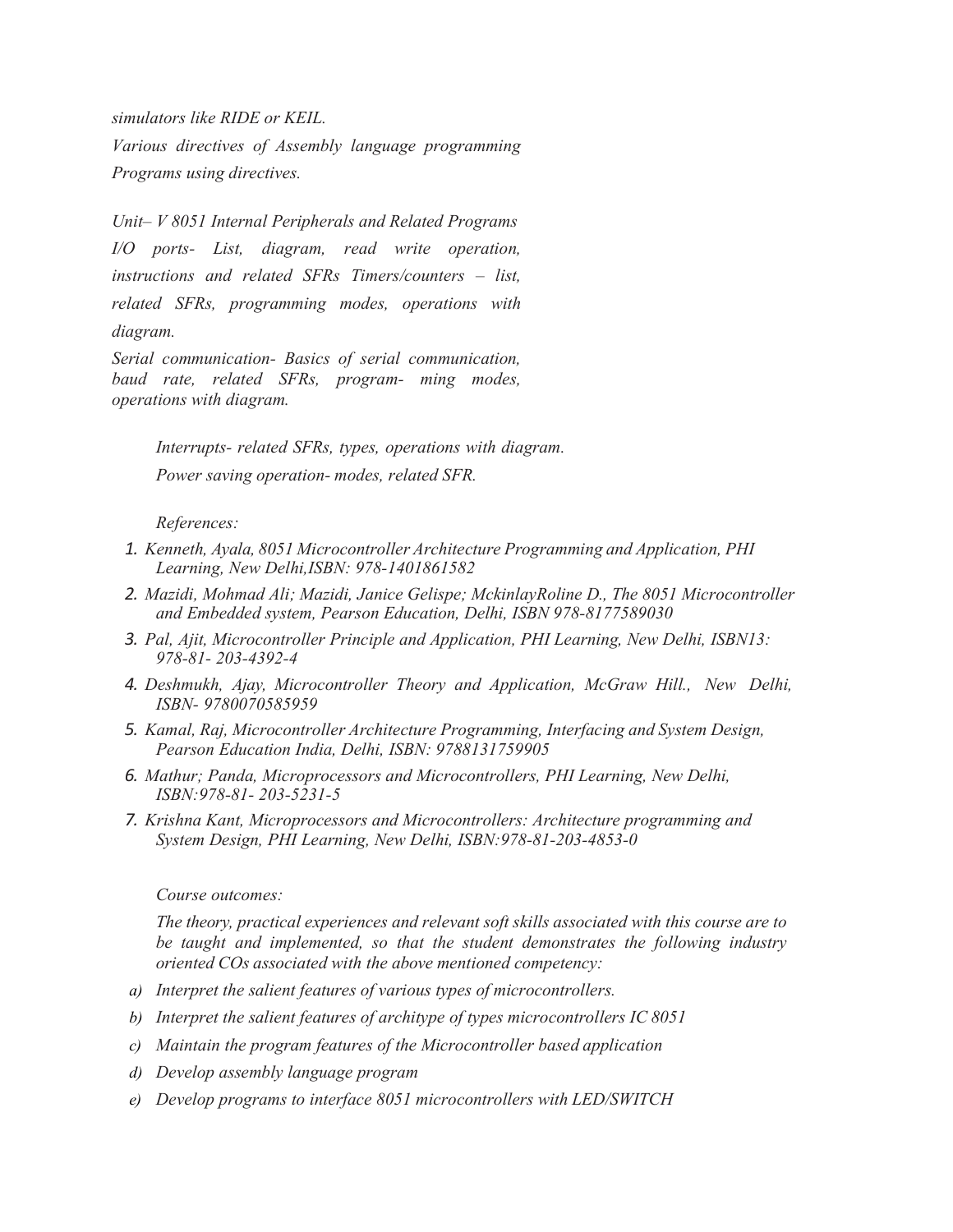| <b>Course Code</b>       | <b>PEE-502</b>                       |
|--------------------------|--------------------------------------|
| <b>Course Title</b>      | <b>ENERGY CONSERVATION AND AUDIT</b> |
| <b>Number of Credits</b> | (L: 3, T: 0, P: 0)                   |
| <b>Prerequisites</b>     | NIL.                                 |
| <b>Course Category</b>   | PC                                   |

The aim of this course is to help the student to attain the following industry identified competency through various teaching learning experiences:

Undertake energy conservation and energy audit.

Course contents:

## Unit – I Energy Conservation Basics

Energy Scenario: Primary and Secondary Energy, Energy demand and supply, National scenario. Energy conservation and Energy audit; concepts and difference Indian Electricity Act 2001; relevant clauses of energy conservation BEE and its Roles MEDA and its Roles Star Labelling: Need and its benefits. Unit – II Energy Conservation in Electrical Machines

Need for energy conservation in induction motor and transformer. Energy conservation techniques in induction motor by:Improving Power quality. Motor surve Matching motor with loading.

Minimizing the idle and redundant running of motor.

Operating in star mode.

Rewinding of motor.

Replacement by energy efficient motor

Periodic maintenance

Energy conservation techniques in Transformer.

Loading sharing

Parallel operation

Isolating techniques.

Replacement by energy efficient transformers. Periodic maintenance.

Energy Conservation Equipment: Soft starters, Automatic star delta convertor, Variable Frequency Drives, Automatic p. f. controller (APFC), Intelligent p. f. controller (IPFC) Energy efficient motor; significant features, advantages, applications and limitations.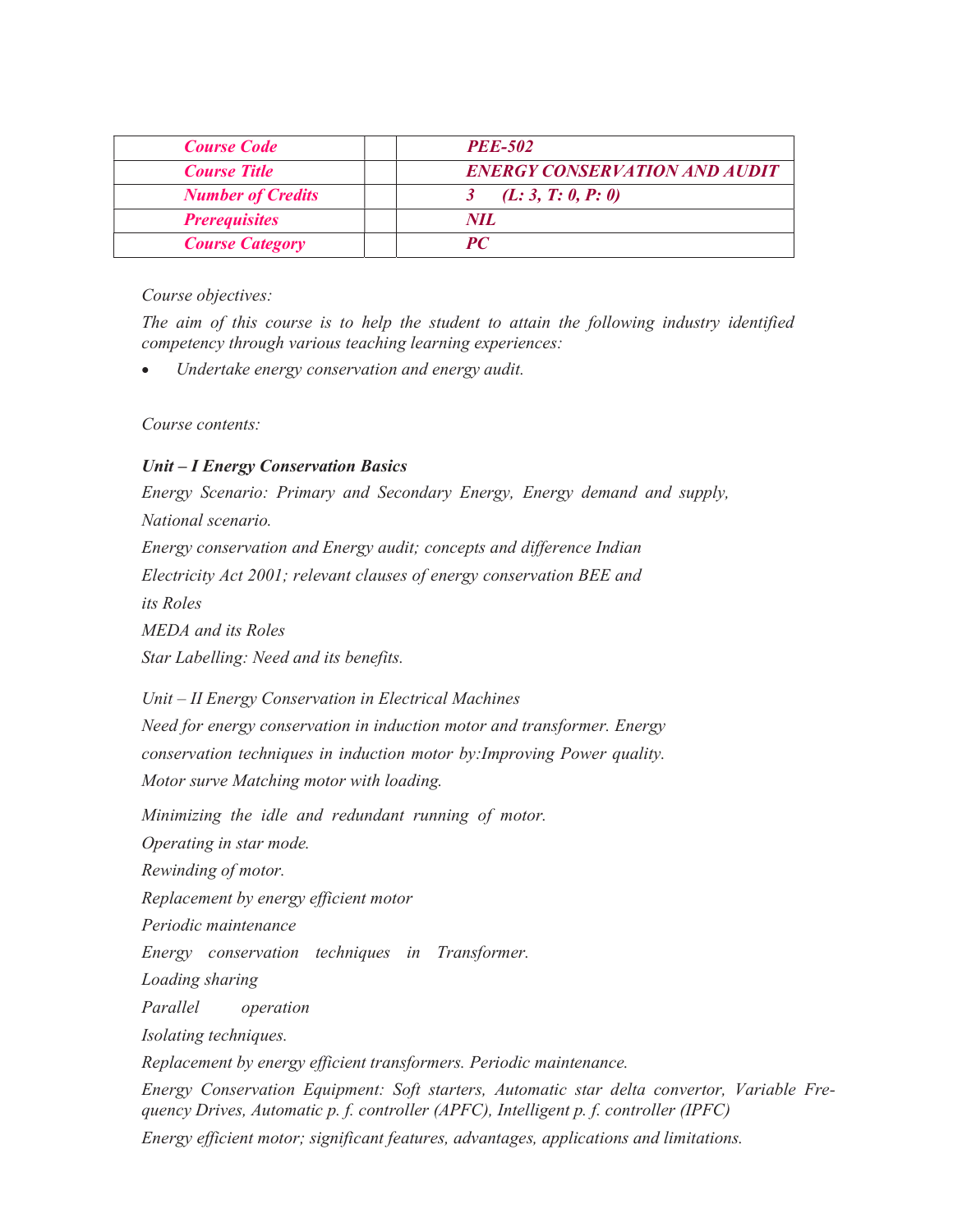Energy efficient transformers, amorphous transformers; epoxy Resin cast transformer / Dry

type of transformer.

Unit–III Energy conservation in Electrical Installation systems

Aggregated Technical and commercial losses (ATC); Power system at state, regional, national and global level.

Technical losses; causes and measures to reduce by.

| a) | Controlling $I^2R$ losses.       |
|----|----------------------------------|
| b) | Optimizing distribution voltage  |
| c) | <b>Balancing phase currents</b>  |
| d) | Compensating reactive power flow |

Commercial losses: pilferage, causes and remedies

Energy conservation equipment: Maximum Demand Controller , kVAR Controller, Automatic

Power Factor controller(APFC)

Energy Conservation in Lighting System

- a) Replacing Lamp sources.
- b) Using energy efficient luminaries.
- c) Using light controlled gears.
- d) Installation of separate transformer / servo stabilizer for lighting.
- e) Periodic survey and adequate maintenance

programs. Energy Conservation techniques in fans, Electronic

regulators.

Unit– IV Energy conservation through Cogeneration and Tariff

Co-generation and Tariff; concept, significance for energy conservation

Co-generation

Types of cogeneration on basis of sequence of energy use (Topping cycle, Bottoming cycle)

Types of cogeneration basis of technology (Steam turbine cogeneration, Gas turbine cogene- ration, Reciprocating engine cogeneration).

Factors governing the selection of cogeneration system.

Advantages of cogeneration.

Tariff: Types of tariff structure: Special tariffs; Time-off-day tariff, Peak-off-day tariff, Power

factor tariff, Maximum Demand tariff, Load factor tariff.

Application of tariff system to reduce energy bill.

Unit– V Energy Audit of Electrical System Energy audit (definition as per Energy Conservation Act) Energy audit instruments and their use. Questionnaire for energy audit projects. Energy flow diagram (Sankey diagram)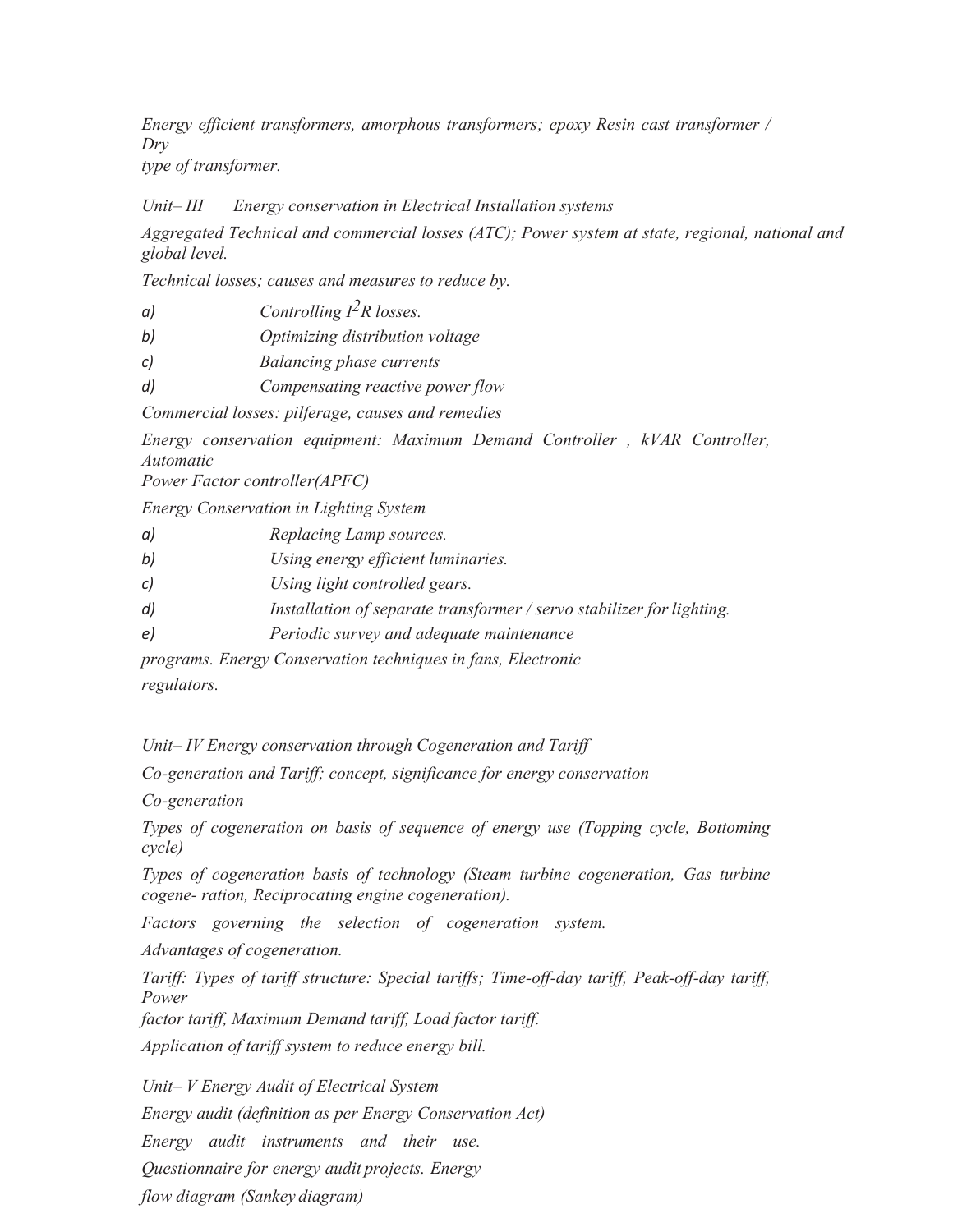Simple payback period, Energy Audit procedure (walk through audit and detailed audit). Energy Audit report format.

References:

- 1. Guide Books No. 1 and 3 for National Certification Examination for Energy Managers and Energy Auditors, Bureau of Energy Efficiency (BEE), Bureau of Energy Efficiency (A Statutory body under Ministry of Power, Government of India) (Fourth Edition 2015).
- 2. O.P. Gupta, Energy Technology, Khanna Publishing House, New Delhi
- 3. Henderson, P. D., India The Energy Sector, University Press, Delhi, 2016. ISBN: 978- 0195606539
- 4. Turner, W. C., Energy Management Handbook, Fairmount Press, 2012, ISBN 9781304520708
- 5. Sharma, K. V., Venkataseshaiah; P., Energy Management and Conservation, I K International Publishing House Pvt. Ltd; 2011 ISBN 9789381141298
- 6. Mehta ,V. K., Principles of Power System, S. Chand &Co.New Delhi, 2016, ISBN 9788121905947
- 7. Singh, Sanjeev; Rathore, Umesh, Energy Management, S K Kataria&Sons,New Delhi ISBN-13: 9789350141014.
- 8. Desai, B. G.; Rana, J. S.; A. Dinesh, V.; Paraman, R., Efficient Use and Management of Electricity in Industry, Devki Energy Consultancy Pvt. Ltd.
- 9. Chakrabarti, Aman, Energy Engineering And Management, e-books Kindle Edition

#### Course outcomes:

The theory, practical experiences and relevant soft skills associated with this course are to be taught and implemented, so that the student demonstrates the following industry oriented COs associated with the above mentioned competency:

- a) Interpret energy conservation policies in India.
- b) Implement energy conservation techniques in electrical machines.
- c) Apply energy conservation techniques in electrical installations.
- d) Use Co-generation and relevant tariff for reducing losses in facilities.
- e) Undertake energy audit for electrical system.

.<br>میله میله میله میله میله میله

| <b>Course Code</b>       | <b>PEE-503</b>                                     |
|--------------------------|----------------------------------------------------|
| <b>Course Title</b>      | <b>INDUSTRIAL AUTOMATION AND</b><br><b>CONTROL</b> |
| <b>Number of Credits</b> | (L: 3, T: 0, P: 0)                                 |
| <b>Prerequisites</b>     | NIL.                                               |
| <b>Course Category</b>   | <b>PE</b>                                          |

#### Course objectives:

The aim of this course is to help the student to attain the following industry identified competency through various teaching learning experiences:

• Maintain Industrial Automation Systems.

Course contents:

Unit – I Introduction to Industrial Automation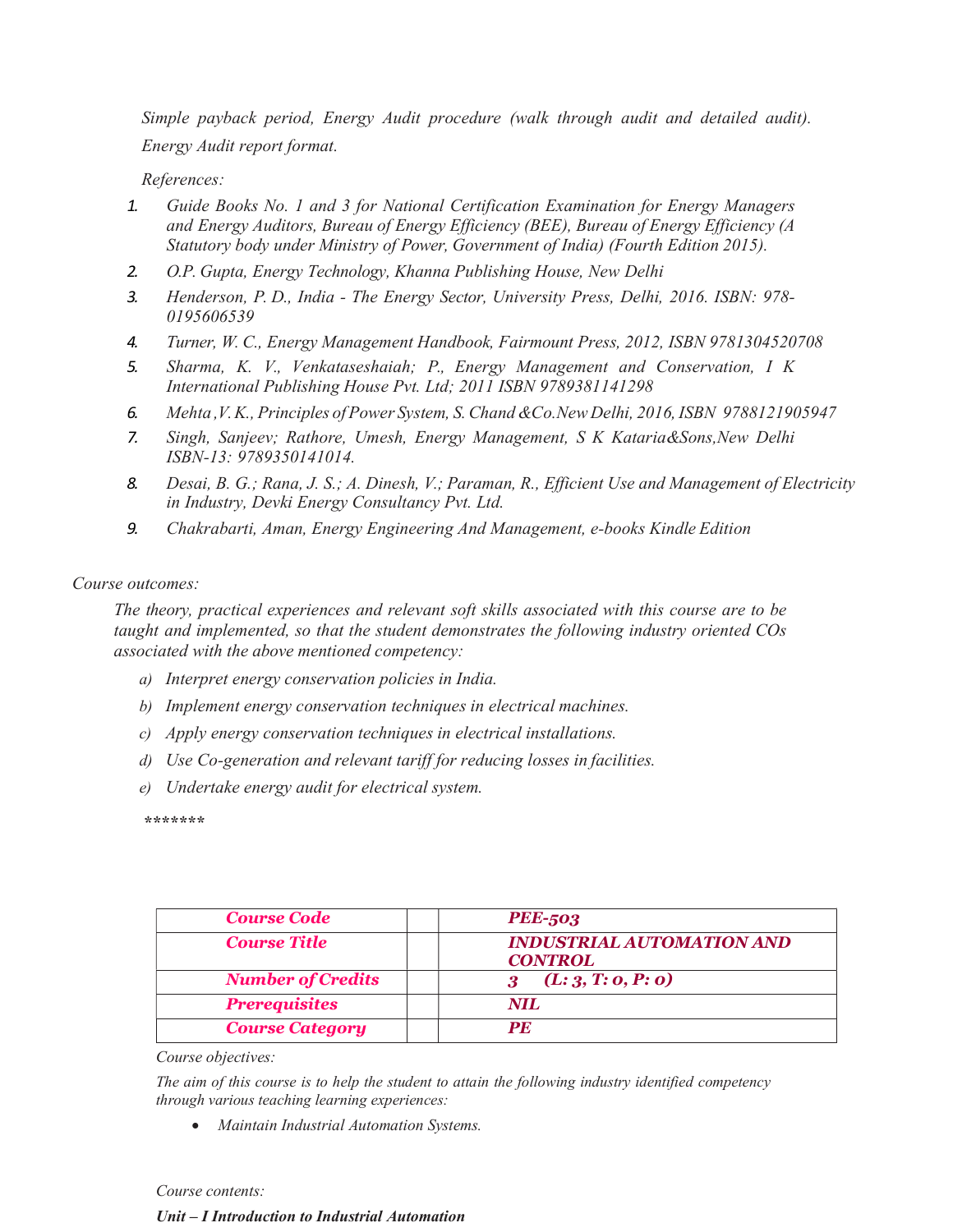Automation: Need and benefits.

Types of automation system: Fixed, Programmable, Flexible Different systems used for Industrial automation: PLC, HMI, SCADA, DCS, Drives. Evolution of PLC.

Unit – II PLC Fundamentals

Building blocks of PLC: CPU, Memory organization, Input- output modules (discrete and ana- log), Specialty I/O Modules, Power supply

Fixed and Modular PLC and their types, Redundancy in PLC module

I/O module selection criteria

Interfacing different I/O devices with appropriate I/O modules

## Unit–III PLC Programming and Applications

PLC I/O addressing

PLC programming Instructions: Relay type instructions, Timer instructions: On delay, off de- lay, retentive, Counter instructions: Up, Down, High speed, Logical instructions, Comparison Instructions, Data handling Instructions, Arithmetic instructions.

PLC programming language: Functional Block Diagram (FBD), Instruction List. Structured text, Sequential Function Chart (SFC), Ladder Programming.

Simple Programming examples using ladder logic: Language based on relay, timer counter, logical, comparison, arithmetic and data handling instructions.

PLC Based Applications: Motor sequence control, Traffic light control, Elevator control, Tank Level control, Conveyor system, Stepper motor control, Reactor Control Gate trigger circuits – Resistance and Resistance-Capacitance circuits.

#### Unit– IV Electric Drives and special machines

Electric drives: Types, functions, characteristics, four quadrant operation. DC and AC drive controls: V/F control, Parameters, direct torque control. Drives: Specifications, Applications- Speed control of AC motor /DC Motor.

### Unit– V Supervisory Control and Data Acquisition System (SCADA)

Introduction to SCADA: Typical SCADA architecture/block diagram, Benefits of SCADA

Various editors of SCADA

Interfacing SCADA system with PLC: Typical connection diagram, Object Linking & embed- ding for Process Control(OPC) architecture, Steps in Creating SCADA Screen for simple ob- ject, Steps for Linking SCADA object (defining Tags and Items) with PLC ladder program us- ing OPC.

Applications of SCADA: Traffic light control, water distribution, pipeline control.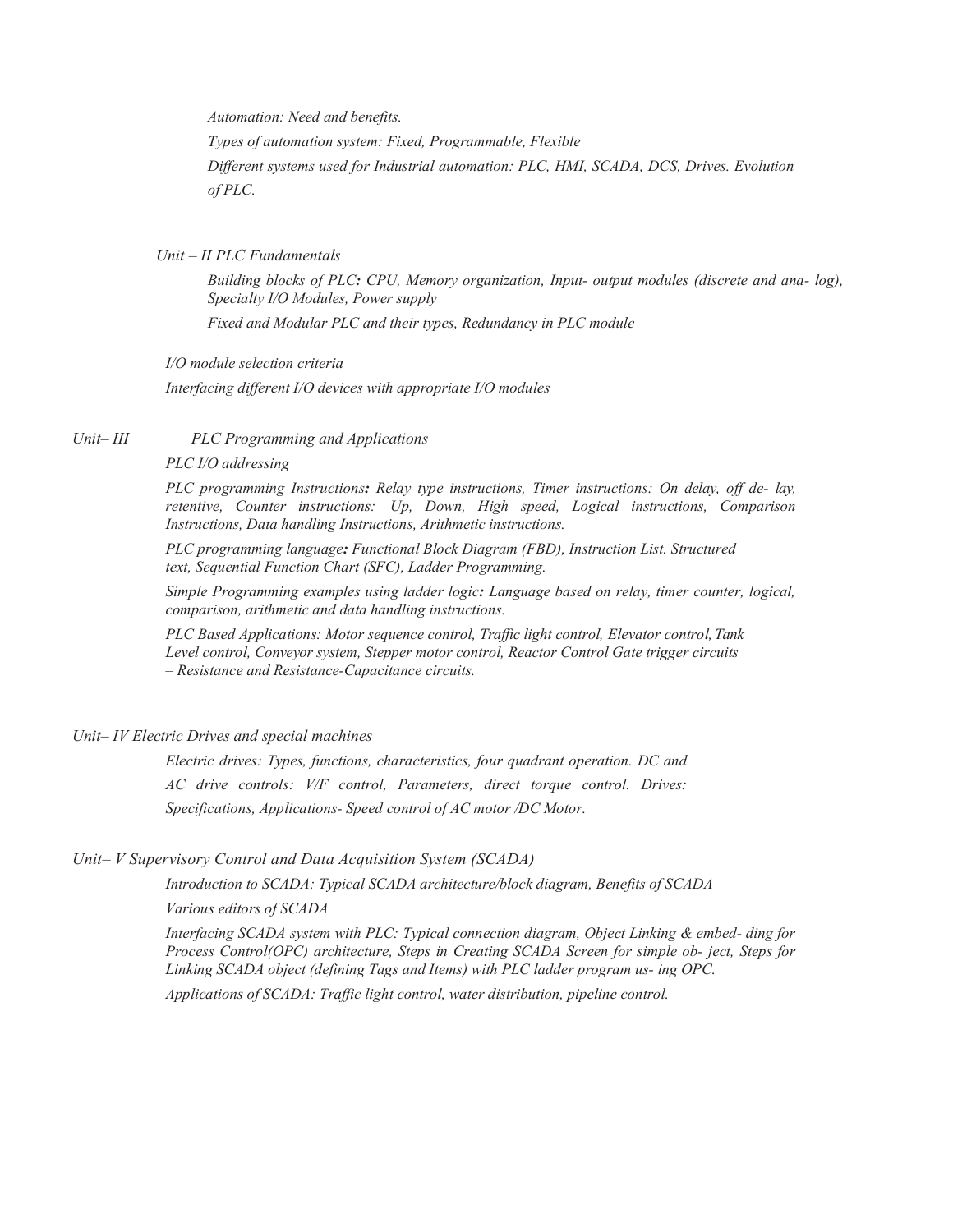References:

- 1. Dunning, G., Introduction to Programmable Logic Controllers, Thomson /Delmar learning, New Delhi, 2005,ISBN 13 : 9781401884260
- 2. Jadhav, V. R., Programmable Logic Controller, Khanna publishers, New Delhi, 2017, ISBN : 9788174092281
- 3. Petruzella, F.D., Programmable Logic Controllers, McGraw Hill India, New Delhi, 2010, ISBN: 9780071067386
- 4. Hackworth, John; Hackworth, Federic, Programmable Logic Controllers, PHI Learning, New Delhi, 2003, ISBN : 9780130607188
- 5. Stenerson Jon, Industrial automation and Process control, PHI Learning, New Delhi, 2003, ISBN : 9780130618900
- 6. Mitra, Madhuchandra; Sengupta, Samarjit, Programmable Logic Controllers and Industrial Automation - An introduction, Penram International Publication, 2015, ISBN: 9788187972174
- 7. Boyar, S. A., Supervisory Control and Data Acquisition, ISA Publication, USA, ISBN: 978- 1936007097

 8.Elec Bailey David ; Wright Edwin, Practical SCADA for industry, Newnes (an imprint of Elsevier), UK 2003, ISBN:0750658053

Course outcomes:

The theory, practical experiences and relevant soft skills associated with this course are to be taught and implemented, so that the student demonstrates the following industry oriented COs associated with the above mentioned competency:

- a) Identify different types of automation systems.
- b) Interface I/O devices with the PLC modules.
- c) Develop PLC ladder programs for various applications.
- d) Select the suitable motor drives for different applications
- e) Prepare simple SCADA applications.

trical Engineering Curriculum Structure 178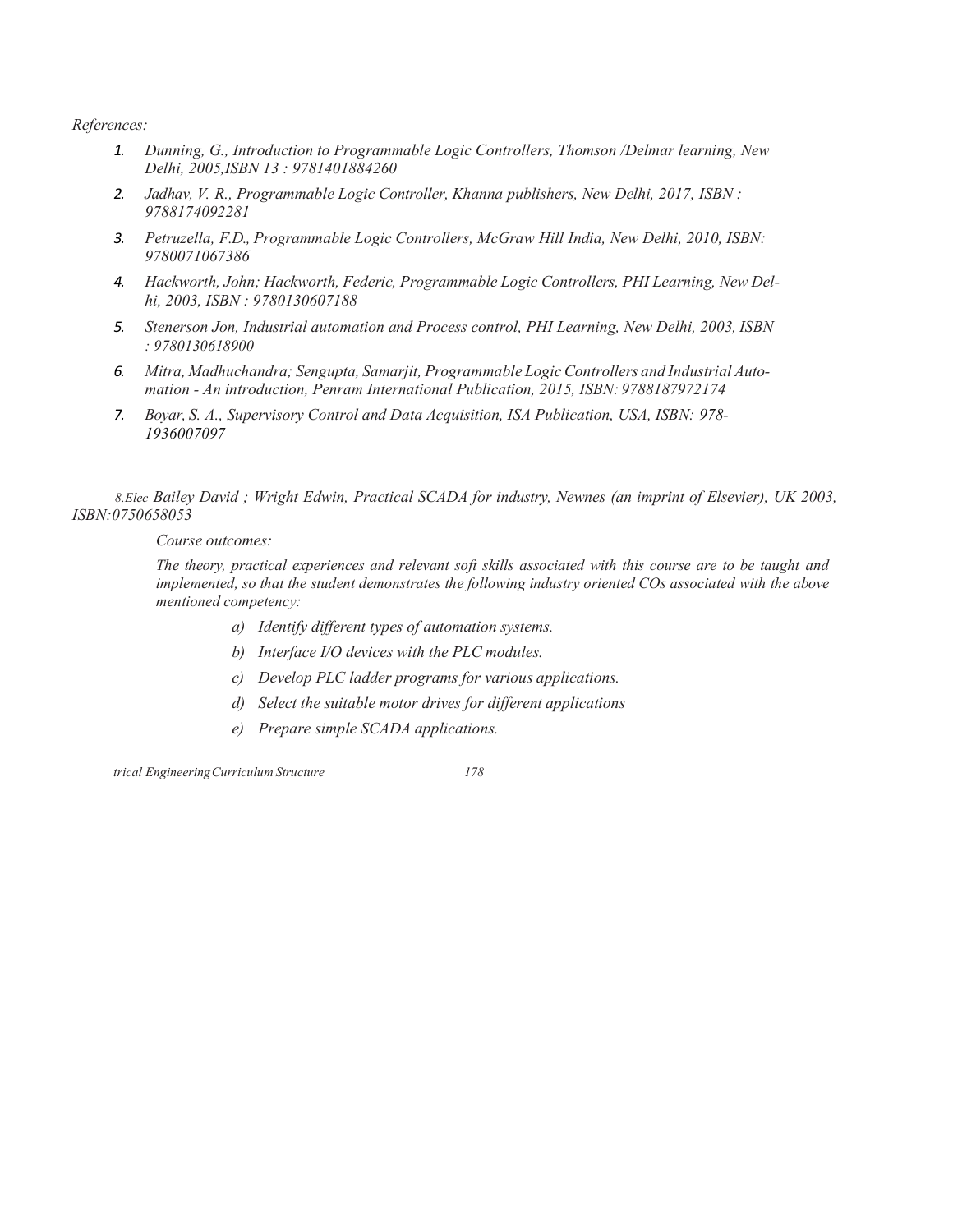| <b>Course Code</b>       | <b>PEE-504</b>                                       |
|--------------------------|------------------------------------------------------|
| <b>Course Title</b>      | <b>ELECTRICAL TESTING AND</b><br><b>COMMISIONING</b> |
| <b>Number of Credits</b> | (L: 3, T: 0, P: 0)                                   |
| <b>Prerequisites</b>     | NIL                                                  |
| <b>Course Category</b>   | PC.                                                  |

The aim of this course is to help the student to attain the following industry identified competency through various teaching learning experiences:

> • Follow standard safety procedures in testing and commissioning of electrical equipment.

#### Course contents:

#### Unit – I Electrical Safety and Insulation

Do's and don'ts regarding safety in domestic electrical appliances as well for substation/ power station operators

Electrical safety in industry/power stations/ substations at the time of operation/ control/ maintenance. Fire detection alarm, fire-fighting equipments

Factors affecting life of insulating materials, classifications of insulating materials as per IS:1271-1958

Measuring insulation resistance by different methods such as i) Polarization, ii) Dielectric absorption, iii) Megger and to predict the condition of insulation

Reconditioning of insulation,

Insulating oil - properties of insulating oil, causes of deterioration of oil, testing of transformer oil as per IS 1866-1961

#### Unit – II Installation and Erection

Concept of foundation for installation of machinery. Requirements of foundation for static and rotating electrical machinery.

Concept of leveling and aligning Procedure for leveling and aligning alignment of direct cou- pled drive, effects of mis-alignment

Installation of transformer as per I.S.-1886-1967 and procedure of installation of transform- er, Requirements of installation of pole mounted transformer

Requirements of installation of rotating electrical machines as per I.S. 900 - 1965

Devices and tools required for loading, unloading, lifting, and carrying heavy equipment and precautions to be taken while handling them.

#### Unit– III Testing and Commissioning

Concept of testing, Objectives of testing. Roles of I.S.S. in testing of electrical equipment, Types of tests and concepts, Routine tests, type tests, supplementary test, special tests, Methods of testing - Direct/Indirect/Regenerative testing.

Tolerances for the various items for equipment –transformer, induction motor, dc motor, syn- chronous machines

Commissioning, Tests before Commissioning for transformer, induction motor, alternator Testing of transformer as per I.S.1886- 1967 and I.S.2026- 1962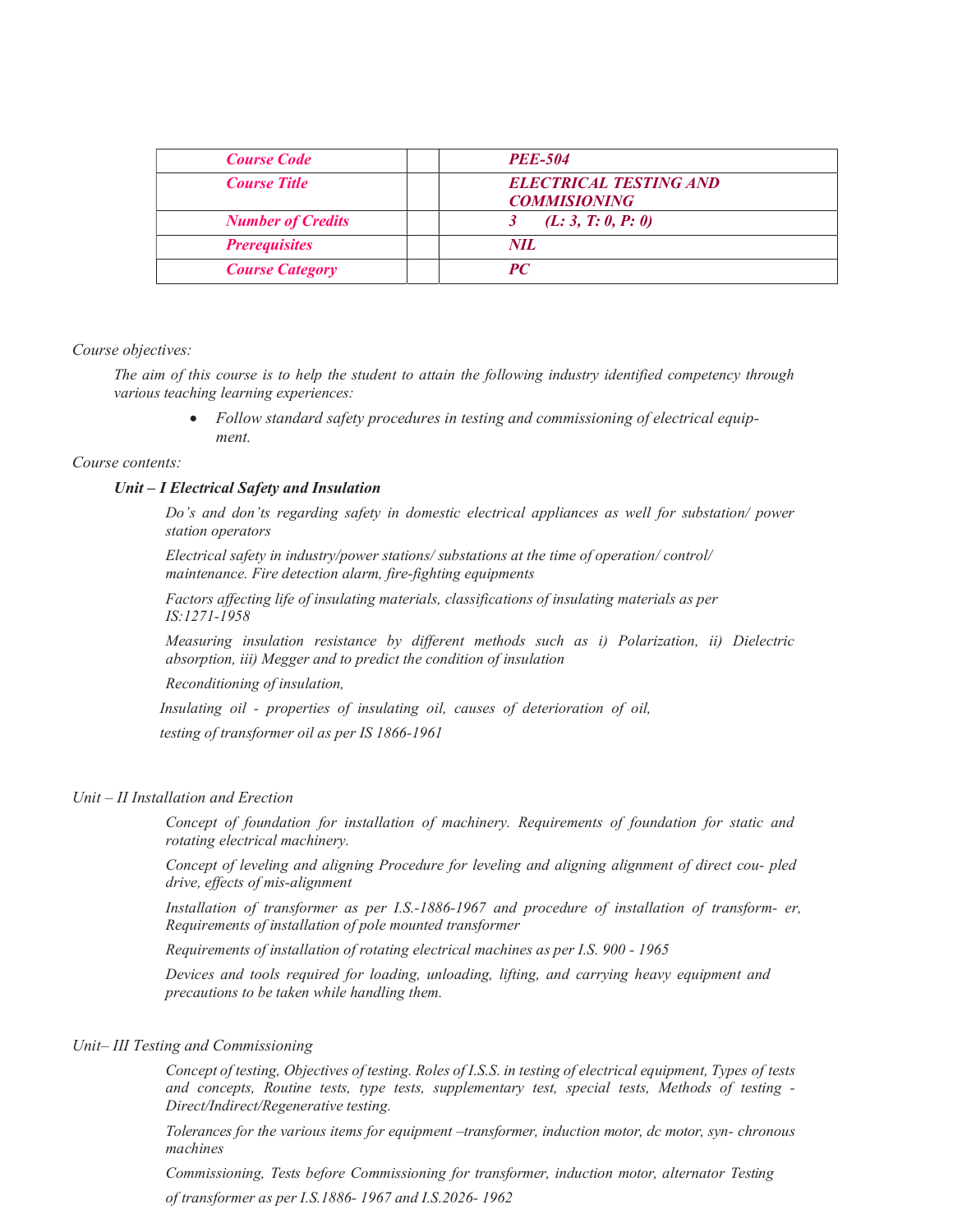Testing of three-phase Induction motor as per I.S.325 - 1970. Testing of single-phase induction motor as per I.S.990-1965. Testing of synchronous machines as per ISS Testing of D.C. machines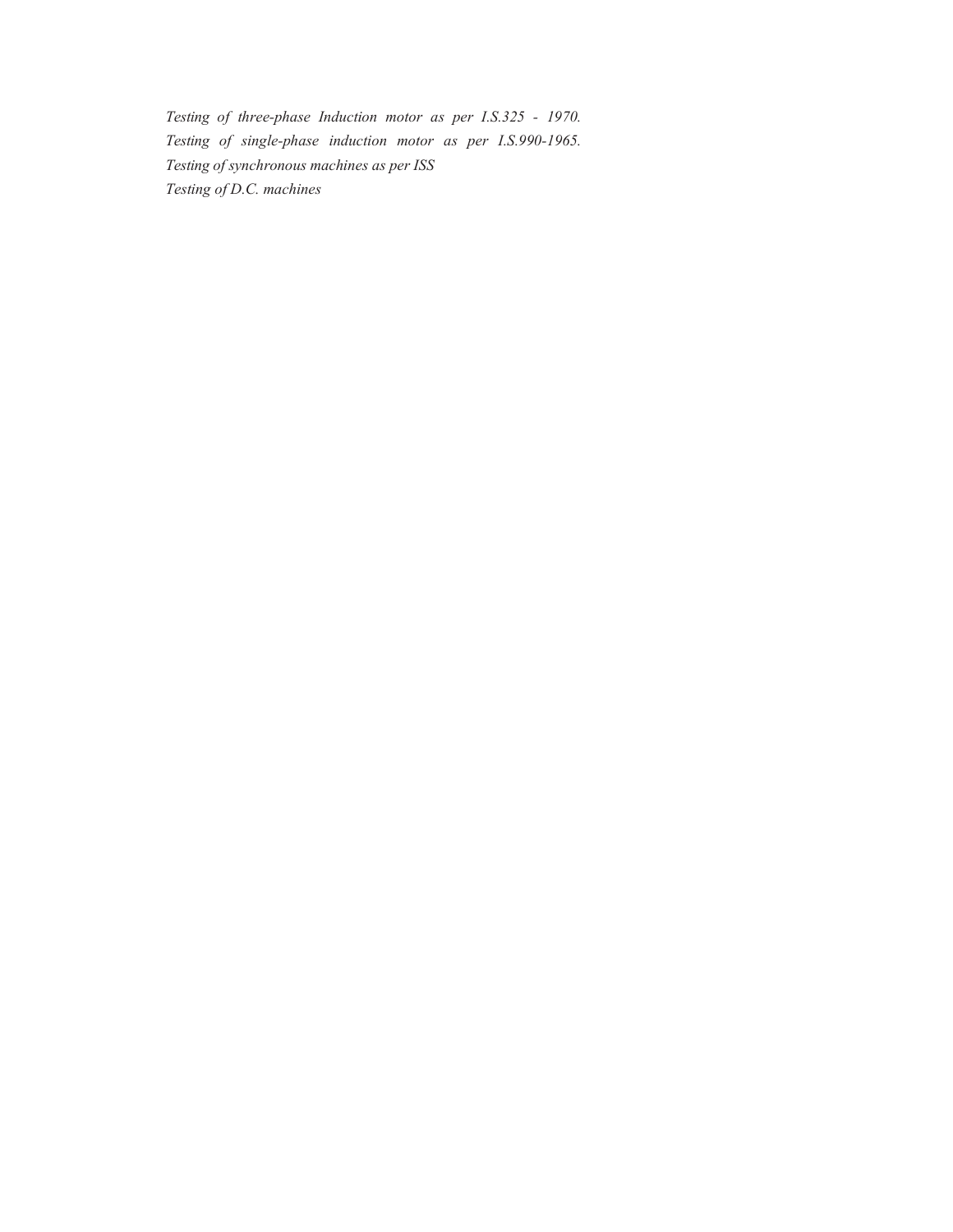#### Unit– IV Troubleshooting Plans

Internal and external causes for failure / abnormal operation of equipment.

List of mechanical faults, electrical faults and magnetic faults in the electrical equipment remedies, applications

Use of tools like bearing puller filler gauges, dial indicator, spirit level, megger, earth tester,

and growler. Common troubles in electrical equipments and machines.

Preparation of trouble shooting charts for D.C. Machines, AC Machines and transformers.

#### Unit– V Maintenance

Concept of maintenance, types of maintenance, Routine, preventive and breakdown mainte- nance. Causes of failure of electrical machines

Preventive maintenance-procedure or developing maintenance schedules for electrical machines.

Factors affecting preventive maintenance schedules, Concept of TPM, Pillars of TPM

Identification of different types of faults developed such as mechanical/ electrical/ magnetic

faults

Maintenance schedules of the following as per I.S.S.

- a) Distribution transformer as per I.S.1886-1967
- b) Single phase and three phase Induction motors as per I.S.900-1965.
- c) Batteries

#### References:

- 1. Deshpande.M. V. PHI Learning Pvt. Ltd., 2010, Design and Testing of Electrical Machines ISBN No 8120336453, 9788120336452.
- 2. Rao, B V S Asia Club House, First Reprint, 2011, Operation and Maintenance of Electrical Equipment Vol-I, ISBN No 8185099022
- 3. Rosenberg. Mc GRAW-HILL, 1st Edition, May 2003, Maintenance and Repairs, ISBN No 9780071396035
- 4. Sharotri, S.K. Glencoe/ Mcgraw- Hill; 2ndEdition , June 1969; Preventive Maintenance of Electrical Apparatus, ISBN No 10: 007030839X 13: 978-0070308398

#### Course outcomes:

The theory, practical experiences and relevant soft skills associated with this course are to be taught and implemented, so that the student demonstrates the following industry oriented COs associated with the above mentioned competency:

- a) Follow safety procedures with respect to earthing and insulation of electrical equipment
- b) Select proper tools, equipment, for installation, testing, maintenance of electrical machines and transformers
- c) Test and commission electrical equipment in accordance with IS codes
- d) Make plans for troubleshooting electrical machines.
- e) Undertake regular preventive and breakdown maintenance.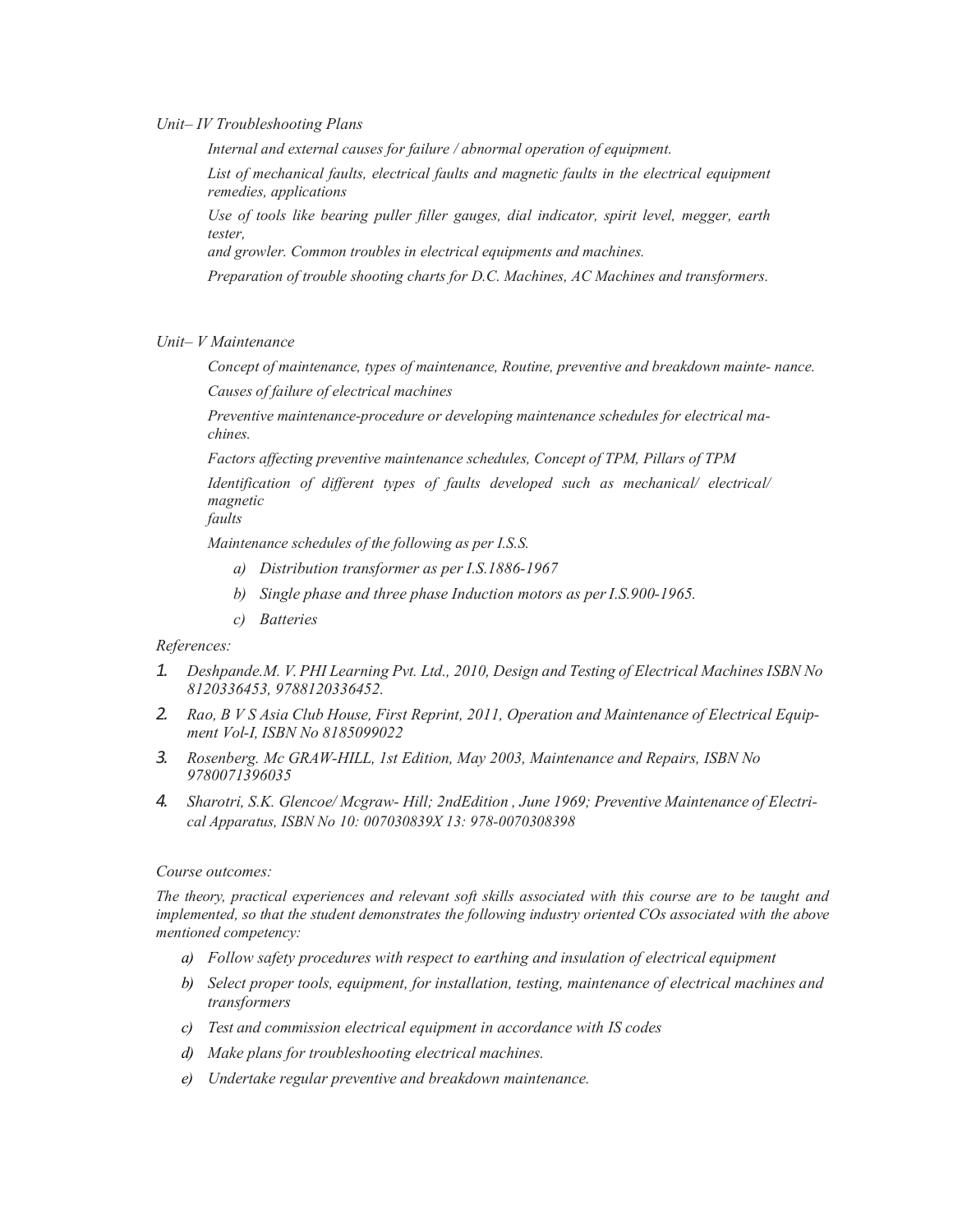| <b>Course Code</b>                 | <b>PPE-511</b>                                           |
|------------------------------------|----------------------------------------------------------|
| <b>Course Title</b>                | <b>MICROCONTROLLER APPLICATIONS</b><br><b>LABORATORY</b> |
| <b>Number of</b><br><b>Credits</b> | (L: 0, T: 0, P: 2)                                       |
| <b>Prerequisites</b>               | <b>NIL</b>                                               |
| <b>Course</b><br><b>Category</b>   | PC                                                       |

The aim of this course is to help the student to attain the following industry identified competency through various teaching learning experiences:

• Maintain microcontroller based systems.

Practicals:

- 2. Interpret details of Hardware kit for Microcontroller and practice to write and execute pro- grams.
- 3. Identify different menus available in a simulator software RIDE/KEIL and demonstrate their use.
- 4. Develop and execute Assembly language programs using Arithmetic Instructions and demon- strate outcome for a given input data
- 5. Develop and execute Assembly language programs using Logical Instructions and demonstrate outcome for a given input
- 6. Develop and execute an Assembly language program for Addition of series of 8 bit nos, 16 bit result and demonstrate outcome for a given input data
- 7. Develop and execute Assembly language program for addition/subtraction of 16 bit no/multi- byte nos. and demonstrate outcome for a given input data
- 8. Develop and execute Assembly language program for Block transfer from and to Internal/Ex- ternal memory using directives and demonstrate outcome for a given input data.
- 9. Develop and execute Assembly language program Largest/smallest of given series of no. from Internal/External memory and demonstrate outcome for a given input data.
- 10. Develop and execute Assembly language program arrange no in ascending/descending order from Internal/External memory and demonstrate outcome for a given input data.
- 11. Develop and execute Assembly language program for LED blinking/LED sequences using de- lay/timer mode.
- 12. Develop and execute Assembly language program to interface LED with microcontroller.

### Course outcomes:

The theory, practical experiences and relevant soft skills associated with this course are to be taught and implemented, so that the student demonstrates the following industry oriented COs associated with the above mentioned competency:

- a) Interpret the salient features of various types of microcontrollers.
- b) Interpret the salient features of architype of types microcontrollers IC 8051
- c) Maintain the program features of the Microcontroller based application
- d) Develop assembly language program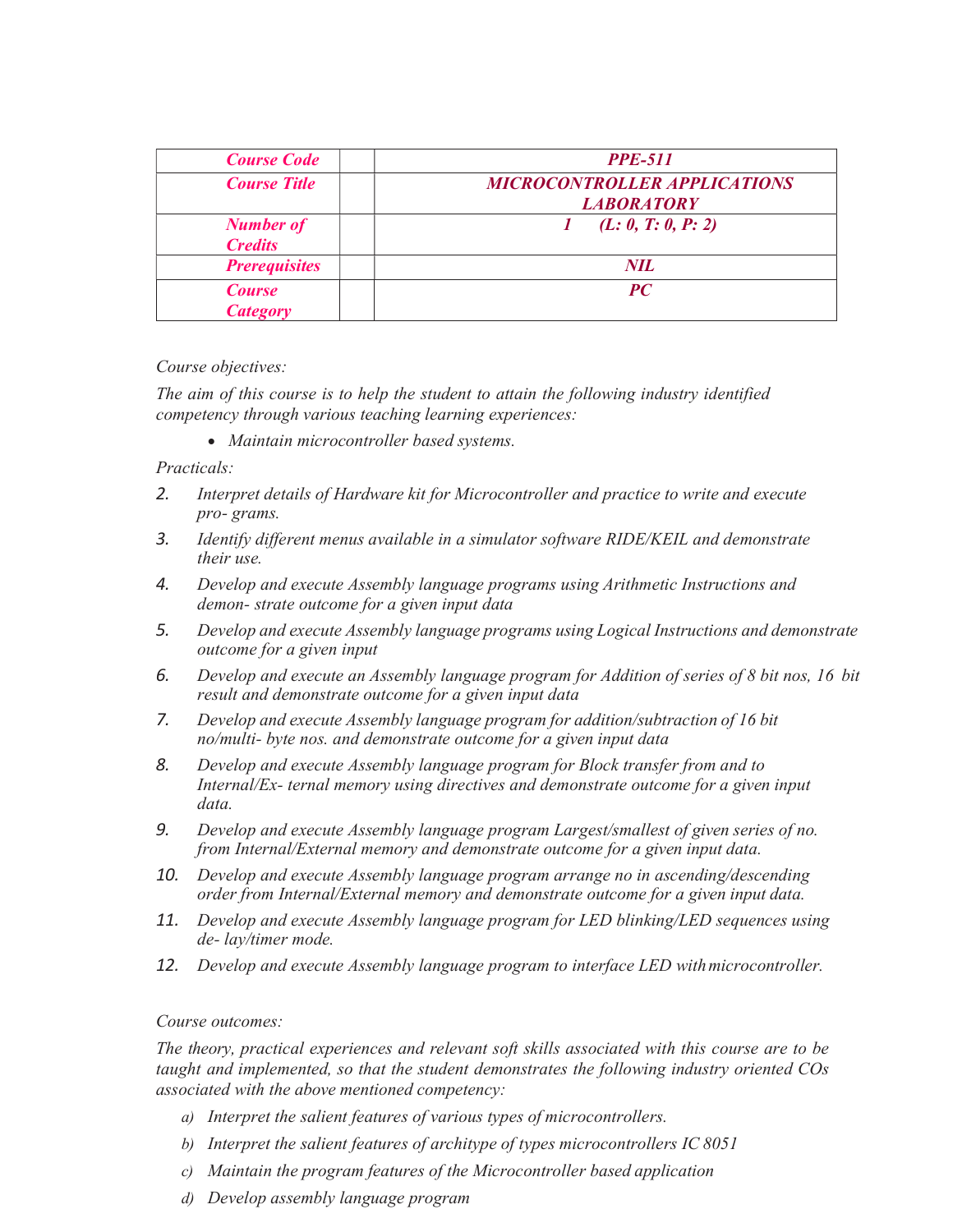e) Develop program to interface 8051 microcontrollers with LED/SWITCH

| <b>Course Code</b>                 | <b>PEE-512</b>                                            |
|------------------------------------|-----------------------------------------------------------|
| <b>Course Title</b>                | <b>ENERGY CONSERVATION AND AUDIT</b><br><b>LABORATORY</b> |
| <b>Number of</b><br><b>Credits</b> | (L: 0, T: 0, P: 2)                                        |
| <b>Prerequisites</b>               | NIL.                                                      |
| <b>Course</b><br><b>Category</b>   | PC                                                        |

Course objectives:

The aim of this course is to help the student to attain the following industry identified competency through various teaching learning experiences:

• Undertake energy conservation and energy audit.

Practicals:

- 1. Identify star labelled electrical apparatus and compare the data for various star ratings.
	- 2. Determine the '% loading' of the given loaded Induction motor.
- 3. Determine the reduction in power consumption in star mode operation of Induction motor compared to delta mode.

4. Use APFC unit for improvement of p. f. of electrical load.

5.Compare power consumption of different types of TL with choke, electronic ballast and LED lamps by direct measurements.

6.Determine the reduction in power consumption by replacement of lamps in a class room / laboratory.

7.Determine the reduction in power consumption by replacement of Fans and regulators in a class room / laboratory.

8.Collect electricity bill of an industrial consumer and suggest suitable tariff for energy conser- vation and its impact on energy bill.

9.Collect electricity bill of a commercial consumer and suggest suitable tariff for conservation and reduction of its energy bill.

10. Collect electricity bill of a residential consumer and suggest suitable means for conservation and reduction of the energy bill.

11.Estimate energy saving by improving power factor and load factor for given cases.

12.Prepare a sample energy audit questionnaire for the given industrial facility.

13.Prepare an energy audit report (Phase-I)

14.Prepare an energy audit report (Phase-II)

15.Prepare an energy audit report (Phase-III)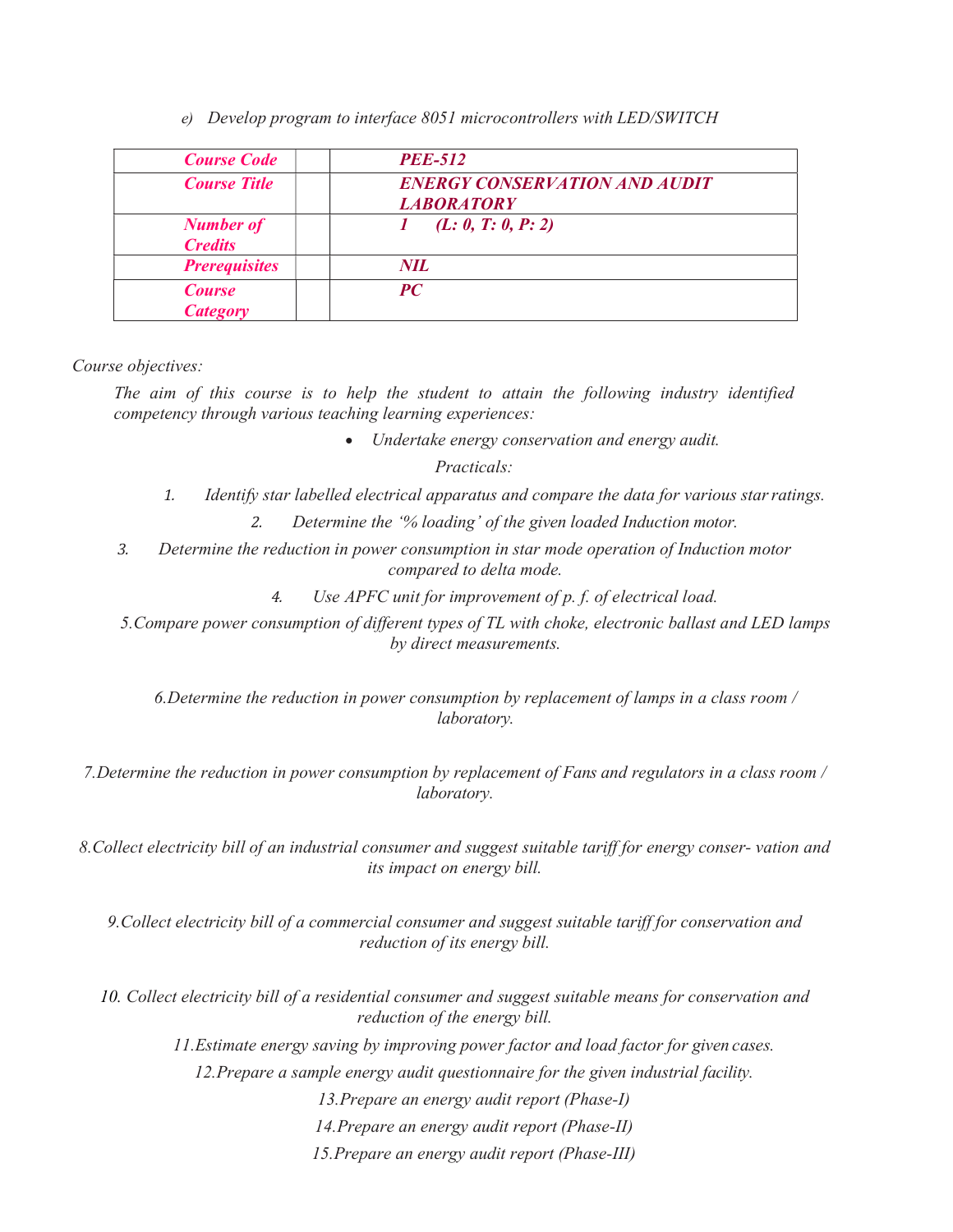Course outcomes:

The theory, practical experiences and relevant soft skills associated with this course are to be taught and implemented, so that the student demonstrates the following industry oriented COs associated with the above mentioned competency:

- a) Interpret energy conservation policies in India.
- b) Implement energy conservation techniques in electrical machines.
- c) Apply energy conservation techniques in electrical installations.
- d) Use Co-generation and relevant tariff for reducing losses in facilities.
- e) Undertake energy audit for electrical system.

\*\*\*\*\*\*\*

| <b>Course Code</b>                   | <b>PEE-513</b>                                                |  |  |
|--------------------------------------|---------------------------------------------------------------|--|--|
| <b>Course Title</b>                  | <b>INDUSTRIAL AUTOMATION AND CONTROL</b><br><b>LABORATORY</b> |  |  |
| <b>Number of Credits</b>             | (L: 0, T: 0, P: 2)                                            |  |  |
| <b>Prerequisites(Course</b><br>code) | NIL.                                                          |  |  |
| <b>Course Category</b>               | <b>PF</b>                                                     |  |  |

Course objectives:

The aim of this course is to help the student to attain the following industry identified competency through various teaching learning experiences:

Maintain Industrial Automation Systems.

#### Practicals:

- 1. Identify various automation systems available in different appliances/ devices/ machines in day to day use.
	- 2. Identify various parts of the given PLC and front panel status indicators.
	- 3. Use PLC to test the START STOP logic using two inputs and one output.
	- 4. Develop/Execute a ladder program for the given application using following: timer, counter, comparison, logical, arithmetic instructions.
	- 5. Use PLC to control the following devices like lamp, motor, push button switches, proximity sensor
		- 6. Measure the temperature of the given liquid using RTD or Thermocouple and PLC.
			- 7. Develop/test ladder program to blink the LED/lamp.
	- 8. Develop / test the Ladder program for sequential control application of lamps/ DC motors.
		- 9. Develop ladder program for Traffic light control system.
	- 10. Develop and test ladder program for pulse counting using limit switch /Proximity sensor.
		- 11. Develop /test ladder program for Automated car parking system.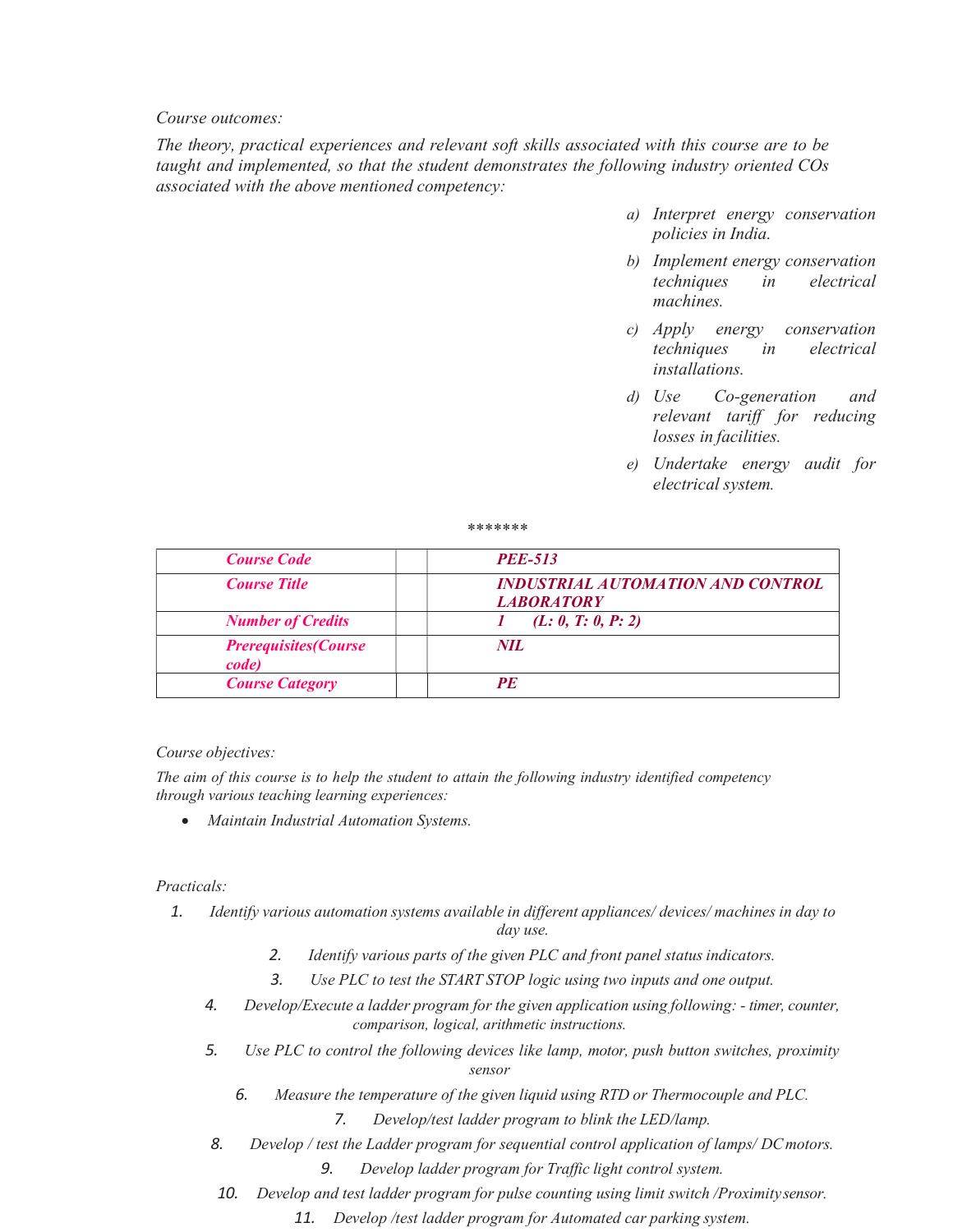12. Develop / test ladder program for Automated elevator control.

13. Develop / test ladder program for rotating stepper motor in forward and reverse direction at constant speed.

14. Develop /test ladder program for tank water level control.

- 15. Develop / test ladder program for control of speed of stepper motor with suitable drivers. 16. Identify various front panel controls of VFD (smart drive).
	- 17. Control speed of AC/DC motor using VFD. (VFD-Variable Frequency Drive)
	- 18. Use various functions of SCADA simulation editors to develop simple project.
		- 19. Develop a SCADA mimic diagram for Tank level control.
		- 20. Develop SCADA mimic diagram for Flow control in a given system.
			- 21. Simulate Tank level control using available SCADA system.

#### Course outcomes:

The theory, practical experiences and relevant soft skills associated with this course are to be taught and implemented, so that the student demonstrates the following industry oriented COs associated with the above mentioned competency:

- a) Identify different types of automation systems.
- b) Interface I/O devices with the PLC modules.
- c) Develop PLC ladder programs for various applications.
- d) Select the suitable motor drives for different applications.
- e) Prepare simple SCADA applications.

| <b>Course Code</b>       | <b>PEE-514</b>                                                   |  |  |
|--------------------------|------------------------------------------------------------------|--|--|
| <b>Course Title</b>      | <b>ELECTRICAL TESTING AND</b><br><b>COMMISIONING LABORA-TORY</b> |  |  |
| <b>Number of Credits</b> | (L: 0, T: 0, P: 2)                                               |  |  |
| <b>Prerequisites</b>     | NIL                                                              |  |  |
| <b>Course Category</b>   | PE                                                               |  |  |

Course objectives:

The aim of this course is to help the student to attain the following industry identified competency through various teaching learning experiences:

Follow standard safety procedures in testing and commissioning of electrical equipment.

#### Practicals:

- 1. Determine breakdown strength of transformer oil.
- 2. Perform insulation resistance test on any one motor/transformer.
- 3. Prepare trouble shooting charts for electrical machines such as Transformer, D.C. machines, Induction motor, and Synchronous machines
- 4. Measure impedance voltage and load losses of three-phase transformer.
- 5. Find regulation and efficiency of single-phase transformer by direct loading and back-to-back connection method and compare the results.
- 6. Determine efficiency of D.C. machine by Swinburne's test.
- 7. Determine efficiency of D.C. machine by Hopkinson's test.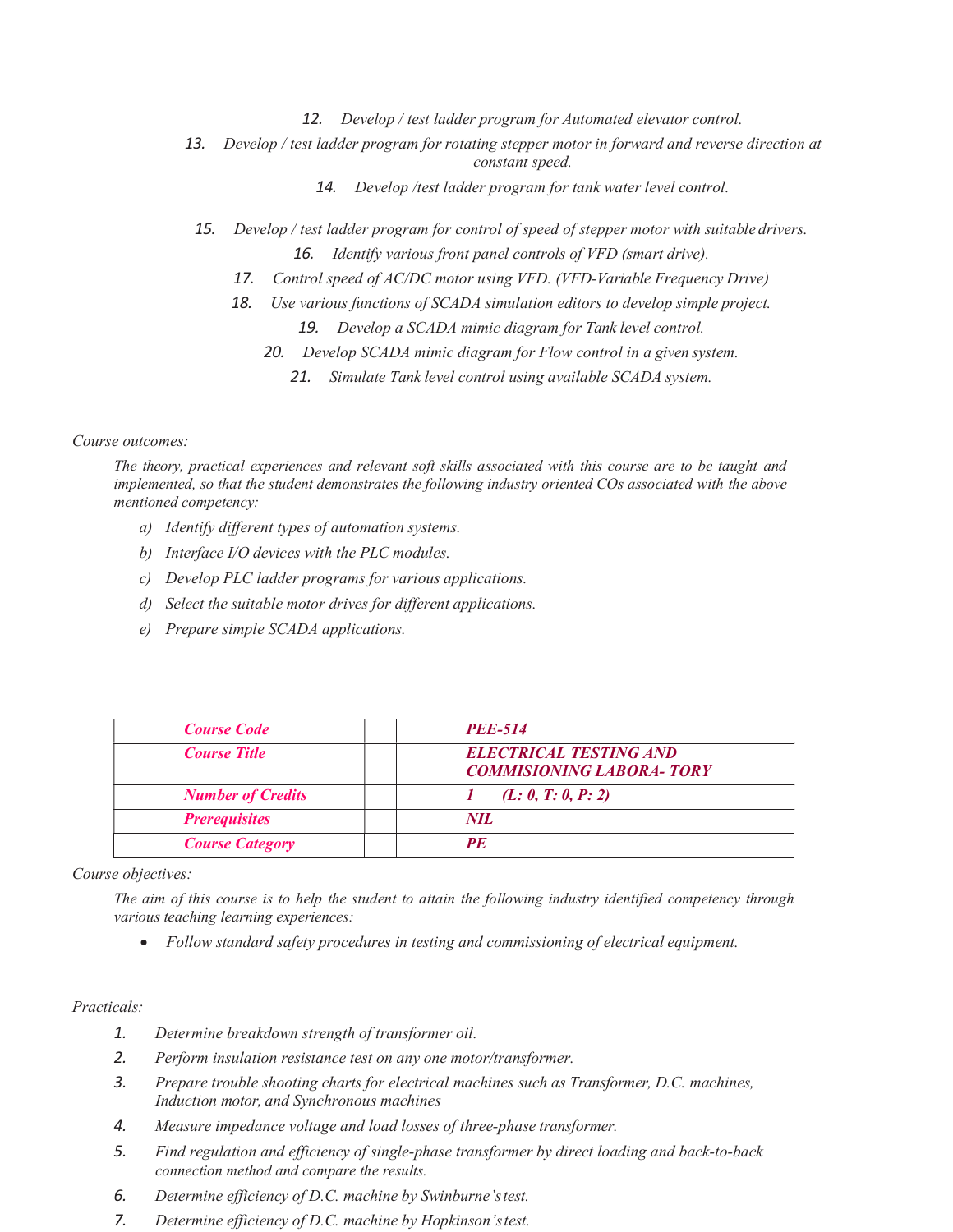- 8. Perform reduced voltage running up test on three-phase Induction motor as per I.S.325 -1967.
- 9. Measure no load losses and no load current of a transformer as per IS.
- 10. Perform no load test on single phase Induction motor for the measurements of no load current, power input, and speed at rated voltage as per I.S.
- 11. Perform temperature rise test on single-phase transformer.
- 12. Find efficiency of M.G. set

#### Course outcomes:

The theory, practical experiences and relevant soft skills associated with this course are to be taught and implemented, so that the student demonstrates the following industry oriented COs associated with the above mentioned competency:

- a) Follow safety procedures with respect to earthing and insulation of electrical equipment
- b) Select proper tools, equipment, for installation, testing, maintenance of electrical machines and transformers
- c) Test and commission electrical equipment in accordance with IS codes
- d) Make plans for troubleshooting electrical machines

Undertake regular preventive and breakdown maintenance